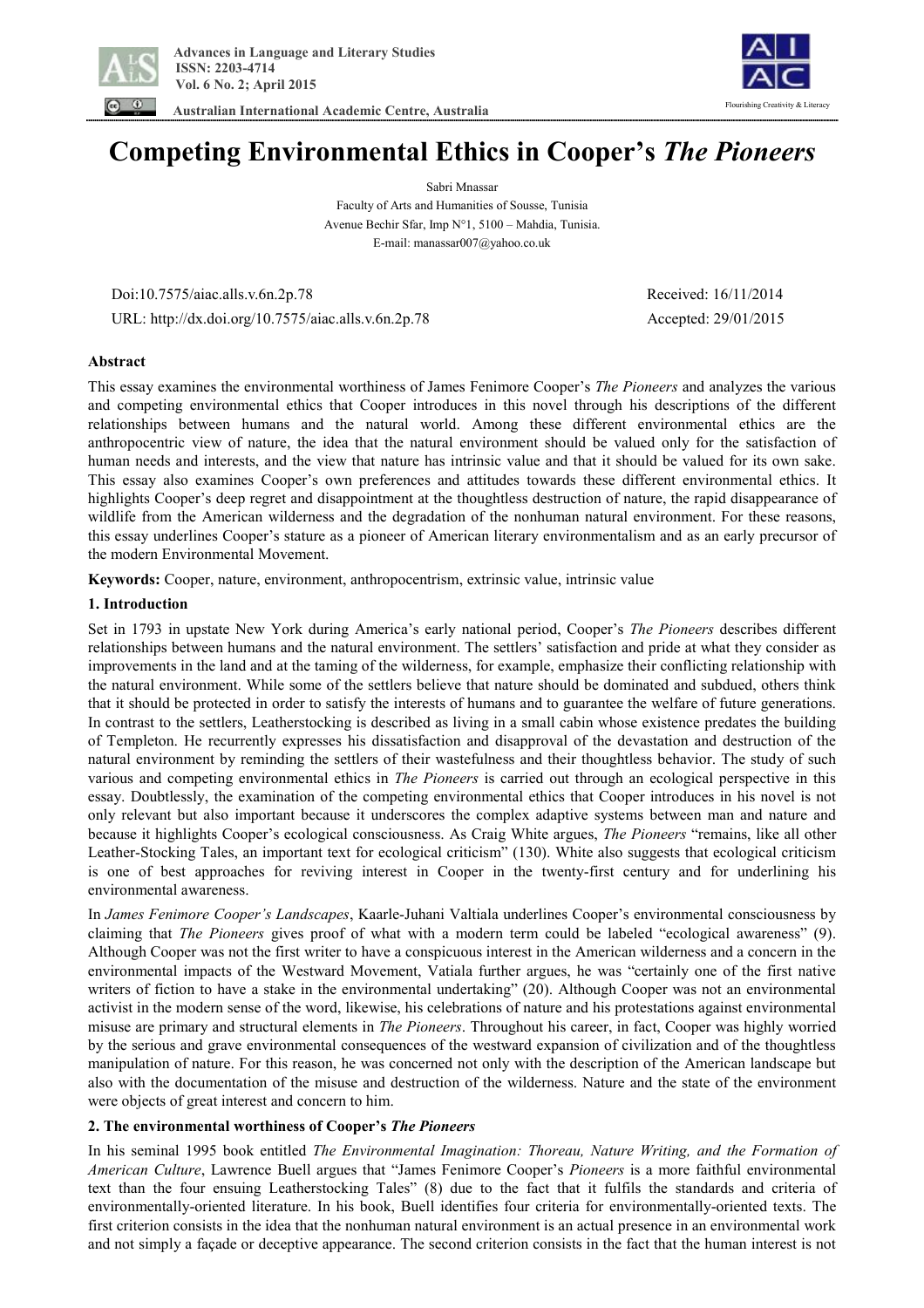the only legitimate interest in environmental texts which should also be concerned with the benefits and interests of the natural environment. Writers of such texts, Buell implies, do not favor or privilege the human over the nonhuman world. The third standard consists in the idea that environmental literary works assume that human beings are responsible for the natural environment and show any of the actions they perform that might harm or damage the nonhuman world. To illustrate this idea, Buell claims that Wordsworth's poem "Nutting" is closer to being an environmental text than his "Tintern Abbey" due to the fact that the natural landscape in the latter poem only functions to activate the speaker's feeling of rejuvenation, whereas in the former one it prompts him to retell his youthful violation of the hazel grove. The fourth and last criterion, according to Buell, consists in the idea that some "sense of the environment as a process rather than as a constant or a given is at least implicit in the text" (8). By this principle, Buell implies that environmentally-oriented works are those which consider the natural world as changing and developing rather than as changeless and static.

To a large extent, Cooper's *The Pioneers* might be considered as an environmentally-oriented, centered and conscious text. As a matter of fact, the nonhuman natural environment is an actual presence and not a façade or a framing device in Cooper's novel. In many ways, nature might be considered as a main character and even heroine in *The Pioneers*. This idea has been clearly expressed by numerous scholars and Cooper critics such as Frances Dunwell who claims that, in Cooper's novel, the characters move from one natural setting to another. "The river, the woods, the hidden mineral springs" he argues, "are not just a backdrop – they become characters in the story, willful or secretive personalities, sometimes friend and sometimes foe" (98). Dunwell's opinion is largely correct. Every natural element described in *The Pioneers* seems to be a character in itself. Furthermore, this actual presence of the nonhuman natural environment justifies the claim that the human interest is not considered as the only legitimate interest in Cooper's novel. Birds, deer, squirrels, trees and all other natural elements are portrayed as having needs and interests which should be satisfied and respected. More specifically, Cooper suggests that the welfare and wellbeing of the nonhuman world are not only legitimate but also crucial for the health of the entire ecosphere. Evidently, the interests of humans are not favored or privileged over those of nonhumans in *The Pioneers*. For that matter, Cooper argues that the interests of the whole natural environment are much more important than those of individual entities.

While expressing his concern for the interests of the nonhuman world, Cooper argues that humans are accountable and responsible for the natural environment. In *The Pioneers*, he expresses this idea through his frequent descriptions of the actions that humans perform and that might harm and damage the environment. For example, he suggests that the rapid disappearance and vanishing of the American wilderness are caused by humans' environmentally-unethical behavior, such as the cutting of the trees and the clearing of the forests, rather than by divine will or by any supernatural power. By describing such actions, Cooper creates a sense of the environment as a process rather than as a constant object. This sense of environment as a process is created mainly through Cooper's focus on the changes, transformations and alterations that have happened to the natural world and through his comparisons between the past and present states of nature. In *The Pioneers*, he pays peculiar attention to the deep changes that have happened to the wilderness around the Otsego region over the last forty years from the time during which the novel was written. As Buell himself acknowledges, Cooper never loses sight of the history of the community's development from wilderness to town (8).

## **3. The anthropocentric view of nature**

By creating a sense of the environment as a process and describing the human relationship to the nonhuman natural world in *The Pioneers*, Cooper introduces various and competing environmental ethics. The first of these attitudes consists in the anthropocentric view of nature or in the idea of the superiority of human beings over all other nonhuman organisms. As an environmental ethic, anthropocentrism holds that the interests of humans are much more important than those of nonhumans and that only humans should be valued and respected for their own sake. Nonhuman organisms, however, have an extrinsic or instrumental value in that their only role consists in satisfying human needs and interests. From this viewpoint, nature should be not only controlled and dominated but also overexploited and subdued.

In *The Pioneers*, the anthropocentric view of nature is exemplified through many characters such as Billy Kirby and Richard Jones whose willingness to dominate and subdue the wilderness is evident throughout the novel. Kirby, for example, recurrently expresses his belief that trees are a "sore sight" (230) to his eyes unless he is able to work his will on them according to his own liking and preference. He thinks that the country cannot be improved while it is still covered with trees. He also even articulates his deep hatred and abhorrence of the wilderness which he views as a dangerous enemy which must be attacked and vanquished. This idea is evident through Cooper's claim that Kirby's attempts to clear the forests and deface the wilderness are ceaseless and that they are carried out with a strength which is similar to that of Hercules. The sounds of Kirby's axe, Cooper states, would continue for weeks and even months when the chopping down of the trees ends and when Kirby would "march away under the blaze of the prostrate forest, like the conqueror of some city, who, having first prevailed over his adversary, applies the torch as the finishing blow to his conquest" (191). As is obvious from Cooper's statement, Kirby is proud and boastful at the destruction of the wilderness and the domination of the nonhuman natural environment. As is the case with Kirby, Jones' anthropocentric view of nature is evident through his belief that humans should subdue the nonhuman natural environment. Throughout *The Pioneers*, he argues that the wilderness should be tamed and transformed according to the needs and interests of humans. For example, he often complains that the trees are so thick and tall that he can hardly tell the way the wind blows and that the forests are an impediment to the achievement of progress and the advance of civilization. He also often suggests that nature was created for the only purpose of satisfying human needs and interests.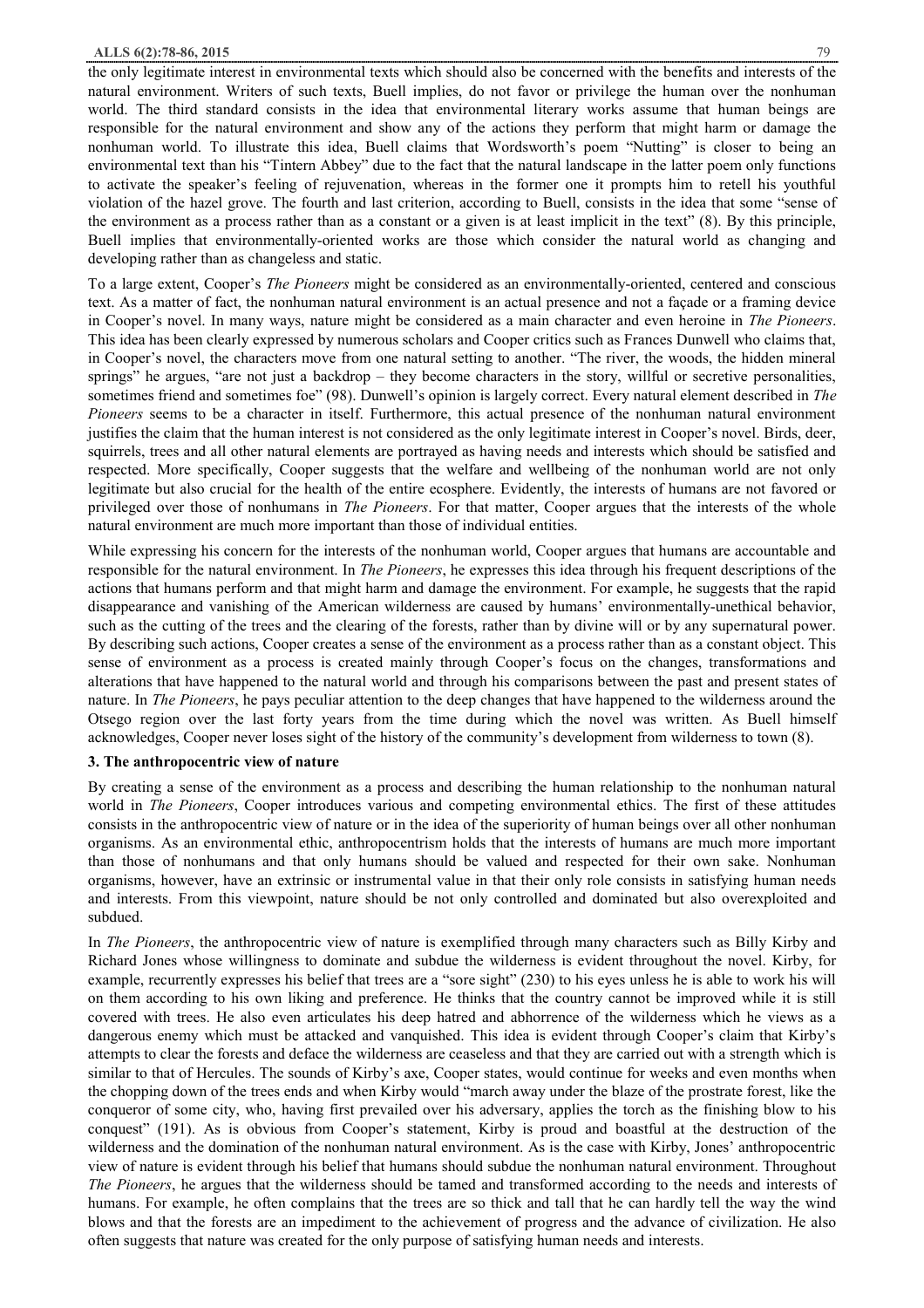The view that nature has an instrumental value is noticeable from the opening of *The Pioneers* in the scene during which Cooper describes the mansion house of Judge Marmaduke Temple who is both the founder and the leader of the village of Templeton. Built by Jones and his architectural collaborator Hiram Doolittle, Judge Temple's mansion is a good example of the unsustainable use and squandering of the "native materials of the land" (Thomas 37) of which it is constructed. Despite the fact that it is described as being far from uncomfortable, the mansion house looks strange and disproportionate mainly because of its large roof. Working by what is referred to as the "square rule" (39), Jones and Doolittle ended up constructing an absurd roof which Cooper describes as the most conspicuous element of the entire building. Although they attempted to conceal its unusual size by painting it with blue, grey, green and yellow colors, the roof still looks odd. In many ways the roof of Judge Temple's mansion house represents the settlers' use of more natural resources than what is needed. The roof, however, is not the only element through which their waste of natural resources is noticeable. In spite of Judge Temple's decoration of the grounds of the mansion house through the use of young Lombardy poplars, a European tree that Cooper says has recently been introduced in America, his dwelling looks ugly and unnatural because many piles of snow "betrayed the presence of the stump of a pine; and even in one or two instances, unsightly remnants of trees that had been partly destroyed by fire were seen rearing their black, glistening columns twenty or thirty feet above the pure white of the snow" (40-41). The stumps of pines noticeable above the piles of snow around the house in addition to the skeletons of hemlocks whose bark has been removed represent the overexploitation of wood by the Templetonians (Note 1).

The settlers' squandering of nature's resources is further emphasized through Cooper's description of the streets of Templeton in which the huge piles of logs are daily increasing in size despite the enormous fires that could be seen through every window. Inside Judge Temple's mansion house, the waste of firewood is noticeable through a change in the atmosphere from zero to approximately sixty degrees. The sharp contrast between the cold weather on the outside and the excessive warmth of the house symbolizes not only the opposition between nature and culture but also the settlers' extravagance in their use of firewood. Cooper claims that this waste of firewood is caused by all social classes during American pioneer life. Judge Temple's major-domo Benjamin Stubbs, or Ben Pump as he is more often called, states that "the niggers are snug stowed below before a fire that would roast an ox whole" (170). Benjamin is by no means excluded from the thoughtless exploitation of nature's resources as he encourages rather than discourages the burning of firewood. For example, he is dissatisfied when he notices that the thermometer indicates the temperature to be at fifty-five degrees and he tells Remarkable Pettibone, Judge Temple's housekeeper, that he wants to raise the temperature ten more degrees so that the Judge and his party will feel comfortable when they come back home. This thoughtless waste of firewood is further emphasized through the quality of wood that the settlers use for heating their dwellings. Cooper claims that the settlers commonly use the highest quality of wood which is the sugar maple.

In *The Pioneers*, the settlers' anthropocentric view of nature is also evident in the scene during which Cooper describes Judge Temple's Christmas dinner. In this scene, Cooper describes the settlers' thoughtless extravagance and squandering of nature's resources as follows:

Before Elizabeth was placed an enormous roasted turkey, and before Richard, one boiled. In the center of the table stood a pair of heavy silver casters, surrounded by four dishes; one a fricassee that consisted of gray squirrels; another of fish fried; a third of fish boiled; the last was a venison steak. Between these dishes and the turkeys stood, on the one side, a prodigious chine of roasted bear's meat, and on the other a boiled leg of delicious mutton. Interspersed among this load of meats was every species of vegetables that the season and country afforded . . . (105-06)

The list of natural resources with which Judge Temple's table is filled seems endless. The roasted and boiled turkeys, fried fish, boiled mutton, in addition to the meat of many other animals such as bears, squirrels and deer all reflect the settlers' wastefulness. What is further noticeable about the settlers' lifestyle is that their waste is not restricted to the earth's fauna but to the earth's flora as well. All species of vegetables that can be found during the Christmas period, as Cooper states, can be seen on Judge Temple's dinner table. The apples, pumpkins and cranberries are but some of the illustrations of the settlers' squandering of the earth's flora. In short, Judge Temple's table is so filled with natural resources that scarcely a place could be found to put the bottles and decanters of wine, brandy, rum and gin. The large number of saucers, plates and piles of dishes justifies this idea.

In *The Pioneers*, the scenes which depict the settlers' domination of nature and their overexploitation of its resources are numerous. Their wastefulness of these resources, however, is described as being so excessive and thoughtless that it has reached the point of irrationality and madness. This idea is expressed through the scene of the passenger pigeons which is generally considered as one of the most famous and powerful scenes in *The Pioneers*. During this scene, Cooper describes what seems to be an endless flock of passenger pigeons whose extremely large number might be estimated at approximately a "billion" (Stradling 44) birds. The heavens, as Jones claims, are so "alive with pigeons" (244-45) that the Templetonians might wait for a whole hour before they can again catch a glimpse of the sun. As a reaction to this unusually large number of pigeons, the whole village of Templeton is alive with men, women and children, all of whom left their homes in order to witness this exhilarating and enthralling scene. The Templetonians, however, are not peaceful observers of such a natural scene. All kinds of firearms, including French guns, pistols, bows, arrows and crossbows are introduced into the scene as soon as the pigeons are first seen. Even the children are armed and impatiently prepare themselves for the intended merciless "slaughter" (Metcalf and Barnhart 87). The pigeons, Cooper states, become so alarmed and frightened by the sight of humans, houses and arms that they instantly change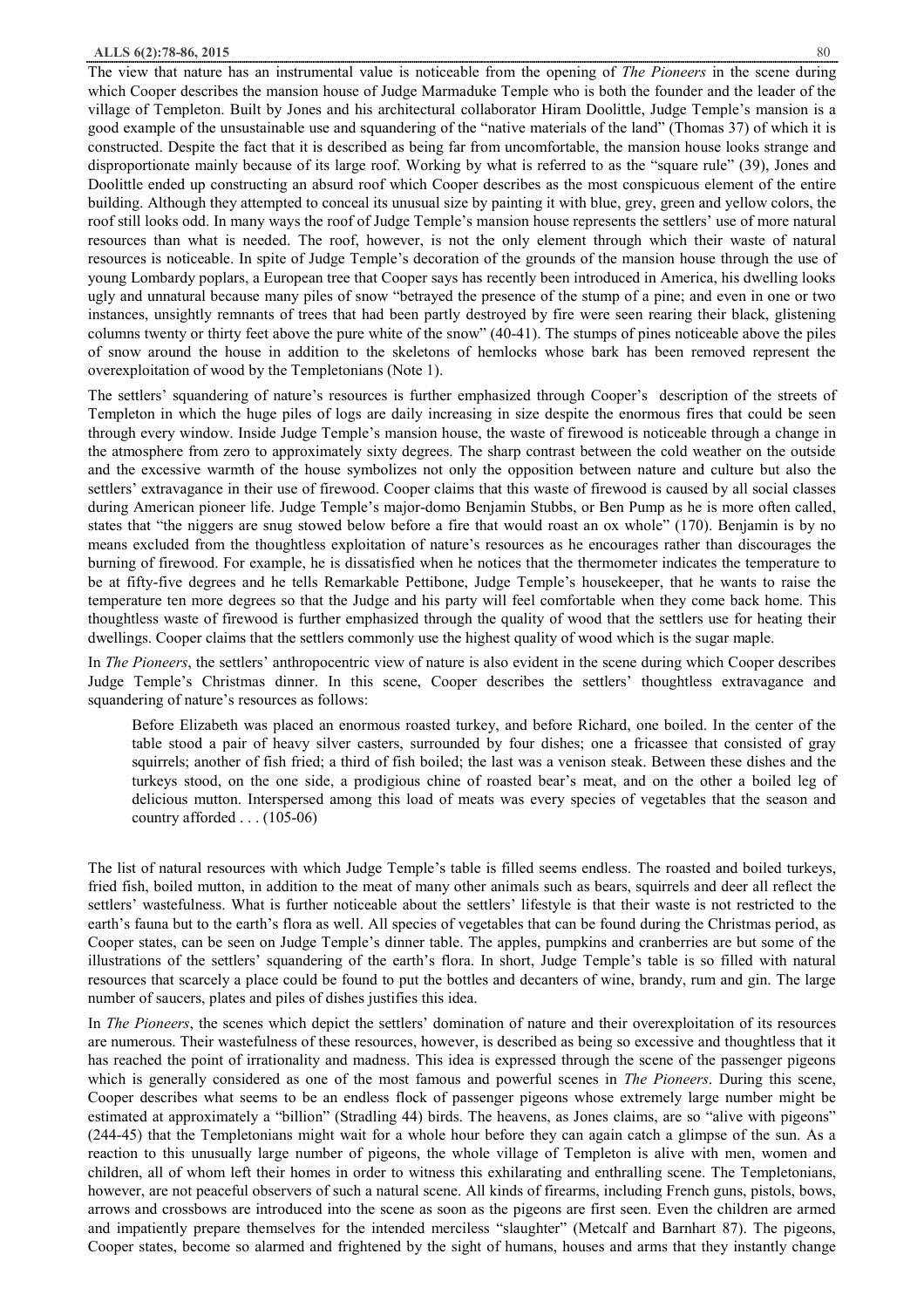their direction and move towards the mountains. Their attempt to escape the slaughter, however, is fruitless as thousands and thousands of them are thoughtlessly killed. Despite the large number of fallen pigeons, Cooper claims that "[n]one pretended to collect the game, which lay scattered over the fields in such profusion as to cover the very ground with the fluttering victims" (247). Cooper's detailed description of and emphasis on the profusion of killed pigeons covering the ground and the unwillingness of the settlers to collect them highlights the intensity of the Templetonians' "insensate waste" (Rans 84). Although Jones tells Elizabeth that passenger pigeons offer delicious food and that they should be killed in order to protect the settlers' wheat fields from the damage they might cause, killing pigeons by such incredible numbers seems to be unreasonable.

Cooper's belief that the settlers' wastefulness during the scene of the passenger pigeons has amounted to the level of madness and folly is further noticeable through his depiction of the irrational behavior of such characters as Kirby and Jones. Armed with an old musket, Kirby is so maddened by the sight of the extremely large number of passenger pigeons that he starts firing without even looking at them. In many ways, Kirby seems to be unconscious of his thoughtless slaughter as he is shouting at the pigeons which, Cooper states, fell "even on his own person" (248). To a large extent, Kirby's symbolic unconsciousness represents his own environmental unawareness and blindness to the ecological "destruction" (Rothman 126) that he is causing. The musket with which he is making this destruction, however, becomes trivial if compared with the small swivel or cannon which Jones makes use of to kill the pigeons and which carries a ball of "a pound weight" (246). With the introduction of this cannon into the scene, the slaughter of the pigeons becomes even more shocking. The thoughtlessness and cruelty of Jones have become so heightened that he ridicules the inefficiency of the settlers' arms in killing the pigeons and decides to kill the largest possible number. For that purpose, he waits until an unusually large and seemingly interminable flock of passenger pigeons appears when the cannon is discharged and when much greater numbers of pigeons are killed. "Victory!" Jones joyously shouts, "victory! We have driven the enemy from the field" (251). Throughout the scene of the passenger pigeons, Cooper uses war imagery in his description of the Templetonians' slaughter of these birds (Note 2). The cannon, muskets and numerous other kinds of firearms all imply that the settlers are at war against nature. The pigeons themselves are viewed as a dangerous enemy and as a hostile army that must be militarily attacked. Jones' belief that he has achieved victory over the pigeons further emphasizes the warfare between the settlers and nature.

The settlers' belief in their superiority over nature and their attempts to subdue it are further underlined through Cooper's description of the net fishing scene in *The Pioneers*, which describes the settlers' wasteful way of fishing the Otsego bass in Templeton. Making use of a fishing seine, Jones, Benjamin and numerous other fishermen intend to achieve victory over the fish by mercilessly killing the maximum number of them. While they are hauling in the net, Cooper states that "[f]ishes of various sorts were now to be seen, entangled in the meshes of the net, as it was passed through the hands of the laborers; and the water, at a little distance from the shore, was alive with the movements of the alarmed victims" (261). Despite their efforts to regain their freedom, the fish are finally brought to the bank of the lake where Cooper claims that no less than two thousand can be seen. In addition to bass, Cooper observes that the settlers' net contains numerous other species of fish such as salmon trouts, pickerel, perch, suckers and bullpouts. Although the fishermen justify their unethical fishing by their love of eating the delicious bass, their excessive waste and squandering of this and other species of fish are emphasized through Cooper's description of the "immense piles of fish that were slowly rolling over on the gravelly beach" (261). Despite the large number of caught fish, the fishermen collect less than half of them and most of the others are left to rot on the shore of Lake Otsego. As is the case with the scene of the passenger pigeons, the settlers' killing of such large numbers of fish seems to be irrational. Cooper underlines this idea by expressing his shock at their "fearful expenditure of the choicest gifts of Providence" (262). During the net fishing scene, in fact, Cooper claims that the bass of Otsego that the settlers are so thoughtlessly wasting is the best species of fish that he has ever tasted and that are ever to be found in the world (262). This species of fish, he states, unites the firmness of the salmon to the richness of the shad.

In the net fishing scene as well as that of the passenger pigeons, Cooper suggests that one of the main driving forces behind the settlers' anthropocentric view of nature consists in their belief in the "inexhaustibility of natural resources" (Branch 65). In *The Pioneers*, this idea is articulated through many characters such as Jones and Kirby. Jones, for example, believes that America can never run short of trees or game. He tells Judge Temple that "there are trees enough for us all, and some to spare" (107). Jones' statement reflects his belief that the scarcity of natural resources is nothing but a pure myth or illusion and that the settlers' prodigality can never endanger the superabundance of nature. During the net fishing scene, likewise, he expresses this idea by claiming the bass of Otsego and every other species of fish can never disappear. For him, the appearance of thousands of fish in the fishermen's net is an emblem of limitless and infinite natural resources. This idea is similarly expressed by Kirby who can never believe that trees might disappear or that they might become scarce. "[I]f there's a plenty of anything in this mountaynious country," he tells Judge Temple, "it's the trees" (229). Kirby's belief in the infinitude of trees is noticeable through his wasteful method of making sugar. For that purpose, Kirby not only chooses the best species of trees, sugar maples, but also makes deep and careless incisions in order to get their syrup. Although Kirby might have used four kettles to get the sap of a sugar maple, Cooper states that he uses only two kettles and implies that half the sap is thoughtlessly wasted. Kirby, however, seems to be indifferent to this fact.

## **4. The utilitarian approach to nature**

Through his descriptions of the different relationships between humans and nature in *The Pioneers*, Cooper introduces another environmental ethic which consists in the view that nature should be protected and conserved for the sake of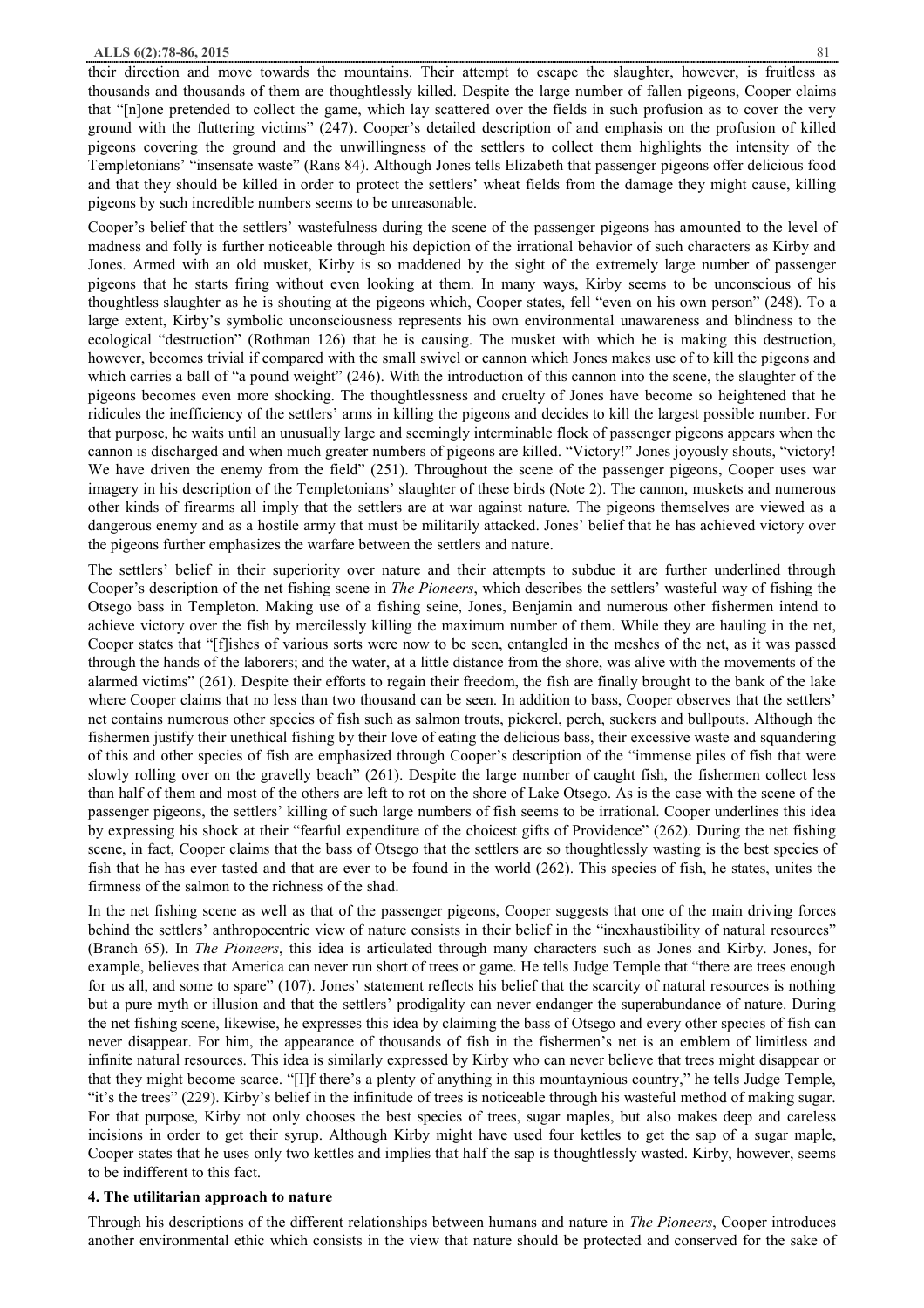humans rather than for its own sake. Although this environmental ethic might be considered as more conservative than the previous one, it is a utilitarian and instrumental approach to nature due to the fact that it is exclusively concerned with the welfare of humans. From this viewpoint, for example, natural resources should be conserved for the welfare of future generations rather than thoughtlessly and foolishly wasted and destroyed. In other words, natural resources should be sustainably and wisely used in a way that does not cause their exhaustion and depletion. From this perspective, therefore, nature's resources are viewed as commodities whose loss represents loss of money. This utilitarian approach to nature might be considered as a kind of weak anthropocentrism (Woods 141-42).

In *The Pioneers*, the view that nature should be conserved for the sake of humans is best exemplified through the character of Judge Temple. Throughout the novel, the latter expresses his dissatisfaction, disapproval and even anger at the settlers' "wanton destruction of American natural resources" (Ferkiss 73). He constantly blames the settlers for their thoughtless waste and manifests his ecological consciousness through his will to protect natural resources. Nevertheless, his ecological consciousness might be described as a shallow one due to the fact that his concern with natural protection is only "utilitarian" (Person 273) and instrumental. His disapproval of Kirby's wasteful way of making sugar, for example, does not mean that he is concerned with the health and welfare of sugar maples for their own sake. He himself acknowledges that he wants to conserve them only for instrumental reasons when he tells Kirby that "it is not as ornaments that I value the noble trees of this country; it is for their usefulness" (230). Judge Temple's view that sugar maples are not to be conserved as ornaments is also obvious when he tells Jones that the overexploitation of these trees would result in fuel shortages in the near future. During the net fishing scene, likewise, he expresses this utilitarian view of nature when he tells Elizabeth that the settlers should conserve the bass of Otsego as a provision against times of scarcity rather than foolishly waste it. It is clear from these examples that, for Judge Temple, natural resources have worth only in "narrow economic terms" (Valen) and that his desire to conserve these treasures of the wilderness is related to his fear that their loss means loss of money. Unlike the characters of Jones and Kirby, whose strong anthropocentrism emphasizes their ecological blindness, Judge Temple is portrayed as having a weak anthropocentric view of nature in the sense that his concern with the long-term health of the nonhuman natural world is related to the profit and welfare of future generations. Judge Temple, however, is totally unable to stop the settlers' excessive waste and unsustainable use of natural resources. In spite of his being the leader of Templeton, he cannot convince Jones and Kirby of the necessity of conserving nature's resources and putting an end to their thoughtless way of life. On the contrary, Judge Temple is portrayed as contributing to the waste of American natural resources such as when he participates in the merciless slaughter of passenger pigeons and in the overfishing of the Otsego bass.

Judge Temple's utilitarian and instrumental approach to nature is evident through numerous scenes in *The Pioneers*. In the scene during which he describes the natural scenery that he saw from the top of Mount Vision when he first arrived to the region, for example, Judge Temple states that no openings and no clearings were to be seen in the boundless forest. He also claims that no roads, huts or any other buildings could be seen in the entire region and that there was nothing but mountains rising behind mountains (236). It is obvious here that Judge Temple laments the rapid disappearance of nature and the consumption of its resources by the settlers. His complaint about the degradation of the natural environment, however, is once again related to his view of natural resources as a means of making profit and to his concern for the welfare of future generations. He does not believe that nature can have any aesthetic or spiritual value. As a matter of fact, he considers the alteration and taming of the wilderness as a great achievement and success rather than as a failure. This idea is evident through his constant praising of himself for the industrial and technological progress which has taken place in Templeton and through his repeated claims that a lot of work and improvements still need to be done in the village.

## **5. The intrinsic value of nature**

Judge Temple's instrumental valuation of nature is countered by another environmental ethic which competes with the previous ones. This third environmental ethic that Cooper introduces in *The Pioneers* consists in the view that nature has a spiritual and moral value and that it should be valued for its own sake regardless of the utility, usefulness or profit that mankind can obtain from it. In other words, nature has intrinsic value and inherent worth and it should be not only protected but also respected and revered. From this viewpoint, nature is considered as a sacred place and force which represents divinity. Humans are viewed as members rather than masters of the natural environment. They have no right to dominate and subdue nature or to overexploit its resources.

In *The Pioneers*, the view that nature has intrinsic value is exemplified through the character of Leatherstocking. Throughout the novel, in fact, Leatherstocking's moral and spiritual valuation of nature is evident. In the scene of the passenger pigeons, for example, he is described as highly dissatisfied and angry at the settlers' slaughter of birds. "Put an ind, Judge, to your clearings," he tells Judge Temple. "An't the woods his work as well as the pigeons? Use, but don't waste. Wasn't the woods made for the beasts and birds to harbor in? And when man wanted their flesh, their skins, or their feathers there's the place to seek them" (250). As is evident from this statement, Leatherstocking respects the pigeons and has a lot of sympathy for them. For this reason, he refuses to participate in the shooting of the birds for sport. He also refuses to take any of the fallen pigeons that cover the ground in great profusion. In contrast to the settlers, he chooses to shoot a single pigeon whose fright at the sounds of the muskets has driven him at a little distance below the flock to which it belongs. The pigeon, which Cooper claims is shot in the wing, immediately falls in the lake and is brought out by Leatherstocking's dogs still alive. Although this act highlights Leatherstocking's great shooting skill, Cooper implies that the best thing about it consists in its being economical and unwasteful. As Leatherstocking himself claims, it is not only wicked but also unreasonable to "kill twenty and eat one" (248). He considers it as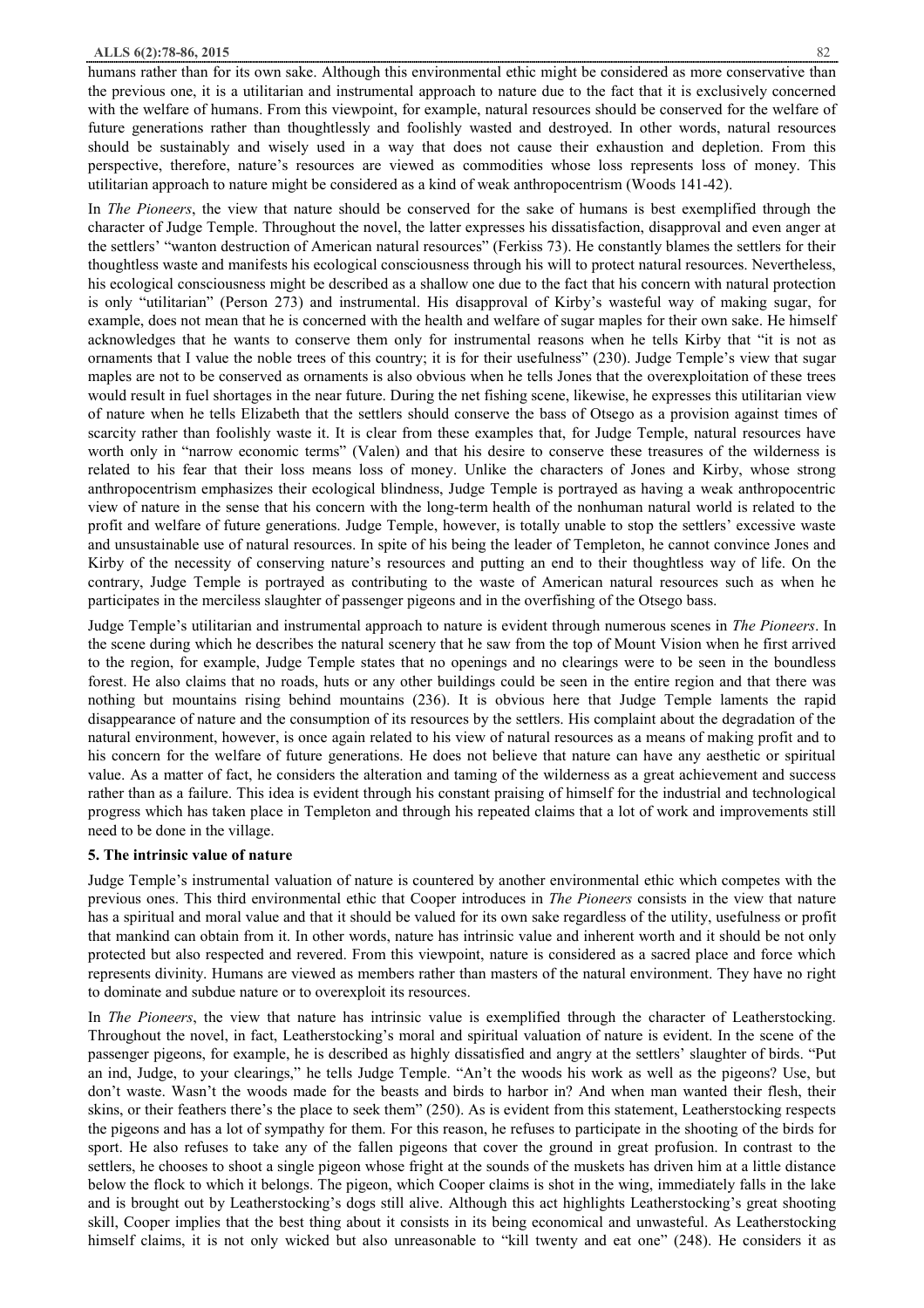inconsiderate and reckless to kill an animal without there being a reason for it. He kills animals, it is only to satisfy his hunger or his need for clothes. This underlines his moral valuation of nature.

Leatherstocking's behavior and attitude during the scene of the passenger pigeons are similar to those during the net fishing scene in *The Pioneers*. In contrast to all the settlers, Leatherstocking is described as mounting a canoe and using a spear as his only fishing equipment. When Judge Temple invites him to load his canoe with bass, he instantly rejects the offer saying that he "eat[s] of no man's wasty ways" and that he "call[s] it sinful and wasty to catch more than can be eat" (267-68). He, instead, chooses to catch the fish according to his own habits and tastes. He waits until the moment when a fish of great size becomes distinguishable in the waters of Lake Otsego and when he darts his spear into it and successfully brings it out of the lake. He claims that this fish is enough and that he will not strike another blow for the remainder of the night. During the scene, the sharp contrast that exists between Leatherstocking's canoe and spear and the settlers' seine and fishing net is emphasized. Whereas the seine seems to move slowly and with difficulty over the water, the canoe glides easily and gracefully over it as if by magic and whereas the net has dangerous effects on the richness and variety of fish species, the spear does not represent any threat to them. To a large extent, Leatherstocking's fishing method highlights his reverence for nature and his moral valuation of it.

Leatherstocking's way of fishing the Otsego bass and shooting the passenger pigeons largely confirms Robert Wegner's claim that Leatherstocking's moral valuation of nature is evident mainly through his reverent hunting. In his article entitled "A Proud Tradition," Wegner argues that Leatherstocking usually hunts animals "within the context of a strict code of ethics" and that he always kills them "in a humane and reverent manner" (258). In *The Pioneers*, numerous codes of ethics with which Leatherstocking's hunting and killing of animals are characterized can be observed. The first of these codes consists in his use of a single bullet when hunting even if it used to kill birds and squirrels. With the exception of hard-lived animals such as panthers, Leatherstocking believes that using more than one bullet to kill an animal is inappropriate and unwise mainly because it violates the fairness of the hunt. Leatherstocking's second code of ethics, in fact, consists in always letting the animal have a chance to save its life and avoid its destiny. In more than one instance, he claims that giving animals the opportunity to save themselves makes their flesh sweeter and more delicious. The third code of ethics consists in the belief that the game is a gift from God to man and that it should be treated with respect and deference. It is mainly for this reason that Leatherstocking recurrently expresses his reverence for all life forms.

Leatherstocking's reverent hunting is noticeable through numerous scenes in *The Pioneers* such as the one in which he, Chingachgook and Edwards chase and kill a buck on the waters of Lake Otsego. As soon as Edwards successfully throws a rope around one of the antlers of the buck, Leatherstocking is described as swiftly passing his knife across the throat of the animal whose blood dyes the waters. Despite the fact that Leatherstocking kills the buck "out of season" (Krauthammer 64) and violates Judge Temple's laws of conservation, his act seems to be appropriate and ethical rather than inappropriate or unethical because it is carried out in a sacramental manner. When the buck is killed, in fact, Leatherstocking places his hands on the ribs and various other parts of the body of the animal as if he seeks its condonation and forgiveness. Leatherstocking's behavior during the scene highlights his belief that not only the buck but also all living organisms should be treated with respect and reverence.

In *The Pioneers*, Leatherstocking's valuation of nature for its own sake is noticeable not only through his reverent hunting but also through his appreciation of the aesthetic values and qualities of the natural environment. In the scene during which he describes the view that he saw from a peak in the Catskills, for example, he states that he looked out upon "[c]reation . . . all creation" (295). Commenting on the Kaaterskill Falls, he suggests that they are the "best piece of work that I've met with in the woods" (296). Leatherstocking's deep appreciation of nature and his admiration of its beauties are evident through his description of the charming wildness of the falls. The velocity of the water, he states, is so irregular that the water at first comes very slowly in a way that a fish can swim in it and then very fast as if it were a creature that wants to make a quicker jump. Even the direction of the falling water is irregular as the water sometimes turns to the left and sometimes to the right before reaching the plain. Leatherstocking suggests that wildness is to be appreciated rather than abhorred. His claim that, although the falls are powerful enough to turn a mill, it would be much better to keep such a useless thing away from the wilderness similarly highlights his belief that the Kaaterskill Falls are to be valued for their own sake and not for the sake of humans.

## **6. Cooper's attitude towards the competing environmental ethics**

Of the three competing environmental ethics, Cooper evidently privileges the third one. Throughout *The Pioneers*, in fact, he blames the European settlers on the North American continent for their domination of nature and for their overexploitation of its resources. He considers their environmentally-unethical practices, such as the slaughter of the pigeons and the overfishing of the Otsego bass, as nothing pure folly and thoughtlessness. Cooper also suggests that the settlers' anthropocentric view of nature is the main cause of the degradation of the nonhuman natural environment and the damaging of the earth's basic life support systems. In *The Pioneers*, Cooper is also critical of the instrumental and utilitarian view of nature because of its disregard of the inherent worth of the nonhuman natural environment. For example, he implicitly blames Judge Temple for his economic valuation of nature and for his exclusive concern with the welfare of humans. He suggests that Judge Temple's approach to nature is inappropriate and unethical. The fact that Judge Temple is described as contributing to the destruction rather than protection of the natural environment justifies this idea. Cooper, however, expresses his approbation and satisfaction with Leatherstocking's moral and spiritual valuation of nature. Throughout the novel, he celebrates Leatherstocking's deep respect for nature, reverent hunting and close relationship with the natural environment. To a large extent, Cooper sets the character of Leatherstocking as an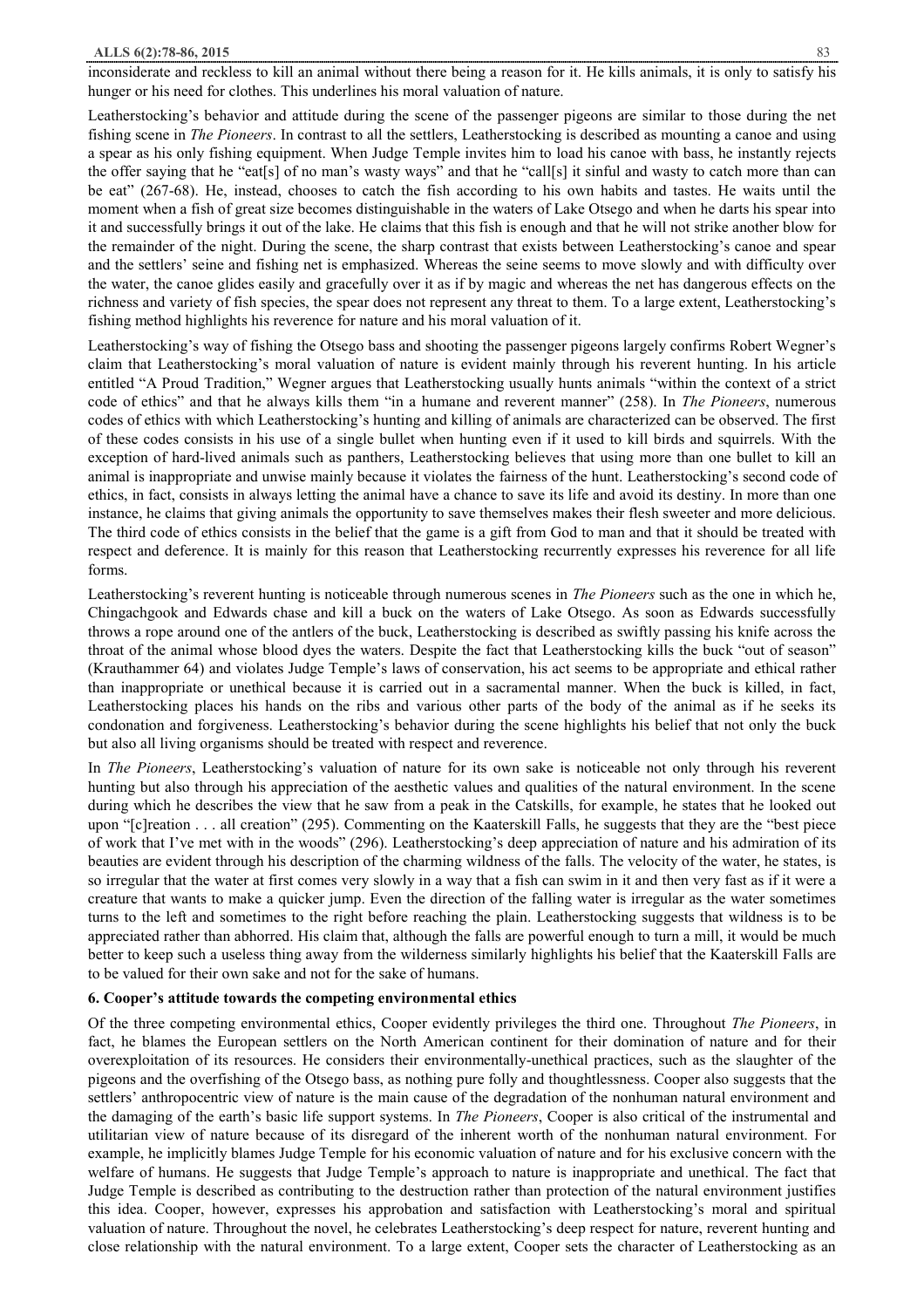#### **ALLS 6(2):78-86, 2015** 84

#### example to be followed in order to ensure the heath and welfare of the natural environment.

Cooper's privileging of Leatherstocking's moral and spiritual valuation of nature over the two other competing environmental ethics in *The Pioneers* is noticeable through various ways. For example, Cooper recurrently expresses his belief that natural resources are not inexhaustible and that the settlers' unsustainable use of them would ultimately and certainly lead to scarcity and shortage. He explicitly articulates this idea by claiming that "a day of retribution was to follow this hour of abundance and prodigality" (264). In many ways, Cooper believes that one of the main factors that would lead to this day of retribution is overpopulation. As the historian Alan Taylor illustrates in his Pulitzer-Prize winning book entitled *William Cooper's Town*, the population of Otsego increased from 2,700 by 1790 to 21,343 by 1800 (111). As he lived in Otsego, Cooper witnessed this significant growth in the population which increased by approximately eight times in just ten years. Throughout *The Pioneers*, he seems conscious of this dramatic increase and of the potential dangers and disasters it might lead to. From the beginning of the novel, in fact, Cooper expresses this consciousness by stating that the population of New York has reached a million and a half in the period between 1783 and 1823. In a footnote to the first chapter, he also claims that its population has become two million by 1831. Although Cooper ironically suggests that this growing population might not put an end to the settlers' extravagance and prodigality in the near future, he believes that "the evil day must arrive when their possessions shall become unequal to their wants" (10). The evil day which Cooper speaks of in this "Malthusian" (Philbrick 77) remark is undoubtedly the one in which the growth rate of the human population becomes much faster than subsistence. Cooper's belief that overpopulation would lead to serious and numerous environmental problems such as poverty, war and famine reflects his influence by the British economist Thomas Malthus. The idea that overpopulation would inevitably lead to famine, for example, is clearly expressed through Cooper's description of the tragedy of famine in New York which Taylor suggests was worst during the spring of 1789 (96). In *The Pioneers*, this tragedy is referred to by the character of Judge Temple who describes it as a "season of scarcity" during which the settlers "swept away the means of subsistence, like a swarm of locusts" (234). Cooper's comparison of the settlers with a swarm of locusts emphasizes his belief that overpopulation and the unsustainable use of natural resources would lead to starvation, high death rates and to a global environmental apocalypse.

In *The Pioneers*, Cooper's privileging of Leatherstocking's environmental ethic over the other competing ones is also noticeable in the scene of the passenger pigeons which, as Terence Martin argues, might be read as a "warning" (244) about the slaughter and overconsumption of this species of birds. The prophetic dimension of this scene, Martin claims, consists in the extinction of the passenger pigeons by 1900. As a matter of fact, the last passenger pigeon called Martha died in the Cincinnati Zoo after being shot by a young boy on 1 September 1914 (Yadav 67). However, the rapid decline in the population of the *Ectopistes migratorius*, or passenger pigeons, took place only during the end of the nineteenth century. In the early nineteenth century, their number was so large that they were considered as the most numerous species of birds ever to be found on earth. As Yadav claims, the American ornithologist Alexander Wilson calculated the number of passenger pigeons in one flock to be 2,230,272,000 (63). This flock that Wilson saw in Kentucky in 1806 represents the superabundance with which the species was once characterized and which was also evident in 1871 when 136 million nested in a 750 square-mile area in south central Wisconsin (Steinberg 67). Their total disappearance represents evidence of the significance of Cooper's warning about the settlers' thoughtless overexploitation of this species. The fact that Cooper could predict the extinction of the passenger pigeons in 1823 highlights his belief that humans should put an end to their anthropocentric domination of nature. In the net fishing scene, likewise, Cooper's warning about the overconsumption of the Otsego bass is significant due to the noted decline in its population and to its rapid disappearance by the end of the nineteenth century. As the noted Otsego fisherman called Alexander S. Phinney claimed at the beginning of the twentieth century, it has become more and more difficult to find bass in Lake Otsego (Birdsall 203). The settlers' excessive waste of the Otsego bass just for sport and pleasure is believed to be the main cause of the rapid disappearance of this species of fish in *The Pioneers*.

Cooper's worry about the environmentally-adverse effects of the settlers' anthropocentric domination of nature is further evident through his description of the dramatic and melancholy changes that have happened to the town of Otsego. Commenting on these changes, Cooper states that "[t]hough forests still crown the mountains of Otsego, the bear, the wolf, and the panther are nearly strangers to them. Even the innocent deer is rarely seen bounding beneath their arches; for the rifle and the activity of the settlers have driven them to other haunts . . . Otsego is beginning to be a niggard of its treasures" (6). As this statement suggests, Cooper is dissatisfied and disappointed at the rapid disappearance of wildlife from the American frontier. Unlike the more ancient time when the whole country consisted in wilderness and when wildlife was abundant, Cooper claims that it necessitates, nowadays, a long and tiresome journey in order to find a place where wildlife still exists. The beavers, the buffaloes, the moose, the deer and numerous other wild animals are indeed becoming harder to find in the North American continent. In *The Pioneers*, Leatherstocking recurrently laments the disappearance of this wildlife as when he bitterly mentions the time when he was able to shoot thirteen deer, "without counting the fa'ns" (17), while standing in the door of his own hut. As far as the bears are concerned, he claims that he could also shoot them from his hut, through the cracks of its logs, during the night. These are but only some of the wild animals that were within Leatherstocking's reach. Through his mention of this once-abundant wildlife, the latter implicitly suggests that this is no longer the case nowadays. Throughout *The Pioneers*, in fact, Cooper describes Leatherstocking as constantly leaving his hut and going to the hills and mountains in order to look for wild animals. Even in those places, the writer implies, wildlife has been disappearing at alarming rates. Cooper's dissatisfaction and regret at this rapid disappearance evidently underlines his preference of Leatherstocking's moral and spiritual valuation of nature over the two aforementioned environmental ethics.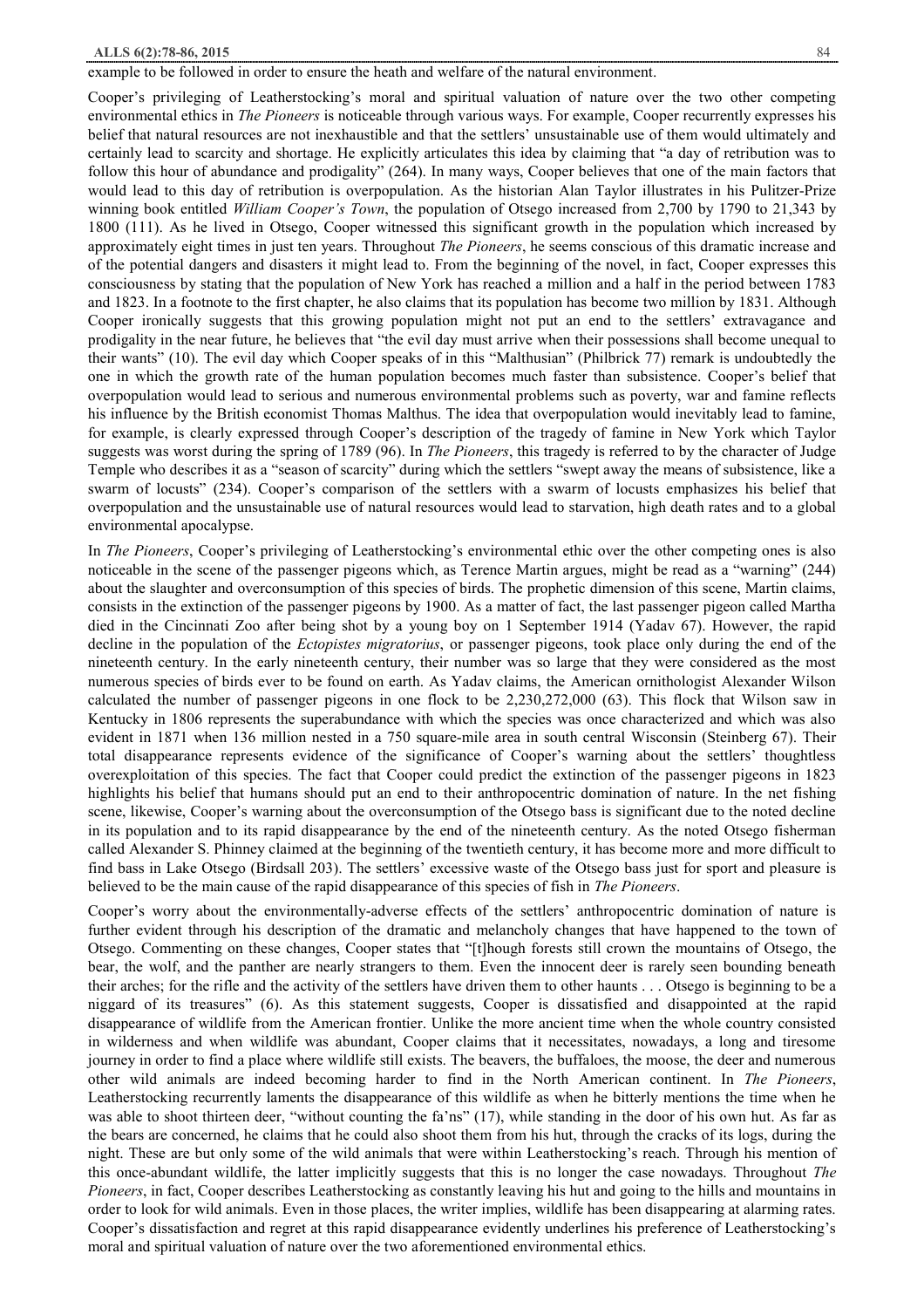#### **7. Conclusion**

Cooper's *The Pioneers* can largely be considered as an environmentally-oriented and conscious text due to the fact that it fulfils the standards and criteria of environmentally-oriented literature. For example, the natural environment is an actual presence and not a mere façade in Cooper's novel. Moreover, this text is concerned with the benefits and interests of the natural environment rather than with exclusively human needs. It suggests that humans are responsible for the natural environment and creates a sense of the environment as a process rather than as a constant or a given. In *The Pioneers*, Cooper introduces three different and competing environmental ethics the first of which consists in the anthropocentric view of nature or in the idea that humans are superior to the natural environment which should be not only overexploited but also subdued. The second environmental ethic consists in the idea that nature should be protected and conserved in order to satisfy the interests of humans and to ensure the welfare of future generations. It is concerned with exclusively human needs and interests. The third environmental ethic consists in the view that nature has intrinsic value and that it should be valued for its own sake regardless of the utility or profit that humans can obtain from it. In *The Pioneers*, Cooper evidently privileges the third environmental ethic due to its tendency to promote the health and welfare of the natural environment. Throughout *The Pioneers*, in fact, Cooper criticizes the European settlers for their thoughtless destruction of nature, slaughter of many animal species and their environmentally-unethical behavior. At the same time, he celebrates Leatherstocking's deep respect for nature and his close relationship to the natural environment. This evidently highlights Cooper's ecological consciousness and his stature as a pioneer of American literary environmentalism.

## **References**

## Primary Source

Cooper, James Fenimore. *The Pioneers or the Sources of the Susquehanna: A Descriptive Tale.* New York: Signet Classics, 2007.

#### Secondary Sources

Birdsall, Ralph. *The Story of Cooperstown*. Boston: IndyPublish, 2010.

Branch, Michael P. "Five Generations of Literary Coopers: Intergenerational Valuations of the American Frontier." *Susan Fenimore Cooper: New Essays on Rural Hours and Other Works*. Ed. Rochelle Johnson and Daniel Patterson. Athens: U. of Georgia Press, 2001. 61-80.

Buell, Lawrence. *The Environmental Imagination: Thoreau, Nature Writing, and the Formation of American Culture*. Cambridge, MA: Harvard U. Press, 1995.

Dunwell, Frances F. *The Hudson: America's River*. New York: Columbia U. Press, 2008.

Ferkiss, Victor. *Nature, Technology and Society: Cultural Roots of the Current Environmental Crisis*. New York: New York U. Press, 1993.

Krauthammer, Anna. *The Representation of the Savage in James Fenimore Cooper and Herman Melville*. New York: Peter Lang, 2008.

Martin, Terence. "James Fenimore Cooper and the Writers of the Frontier." *Columbia Literary History of the United States*. Ed. Emory Elliott et al. New York: Columbia U. Press, 1988. 240-61.

Merchant, Carolyn. *Ecological Revolutions: Nature, Gender, and Science in New England*. Chapel Hill: U. of North Carolina Press, 2010.

Metcalf, Allan, and David K. Barnhart. *America in So Many Words: Words That Have Shaped America*. Boston: Houghton Mifflin Harcourt, 1997.

Person, Leland S. "Cooper's Otsego: Land to Rove for a Man's Life." *Reading Cooper, Teaching Cooper*. Ed. Jeffrey Walker. New York: AMS Press, 2007. 263-80.

Philbrick, Thomas. "Cooper's *The Pioneers*: Origins and Structure." *James Fenimore Cooper: A Collection of Critical Essays*. Ed. Wayne Fields. New Jersey: Prentice Hall, 1979. 58-79.

Rans, Geoffrey. *Cooper's Leather-Stocking Novels: A Secular Reading*. Chapel Hill: U. of North Carolina Press, 1991.

Rothman, Hal K. *The Greening of a Nation? Environmentalism in the United States since 1945*. Fort Worth, Texas: Harcourt Brace College Publishers, 1998.

Steinberg, Ted. *Down to Earth: Nature's Role in American History*. New York: Oxford U. Press, 2002.

Stradling, David. *The Nature of New York: An Environmental History of the Empire State*. New York: Cornell U. Press, 2010.

Taylor, Alan. *William Cooper's Town: Power and Persuasion on the Frontier of the Early American Republic*. New York: Vintage Books, 1995.

Thomas, Brook. *Cross Examination of Law and Literature: Cooper, Hawthorne, Stowe, and Melville*. New York: Cambridge U. Press, 1987.